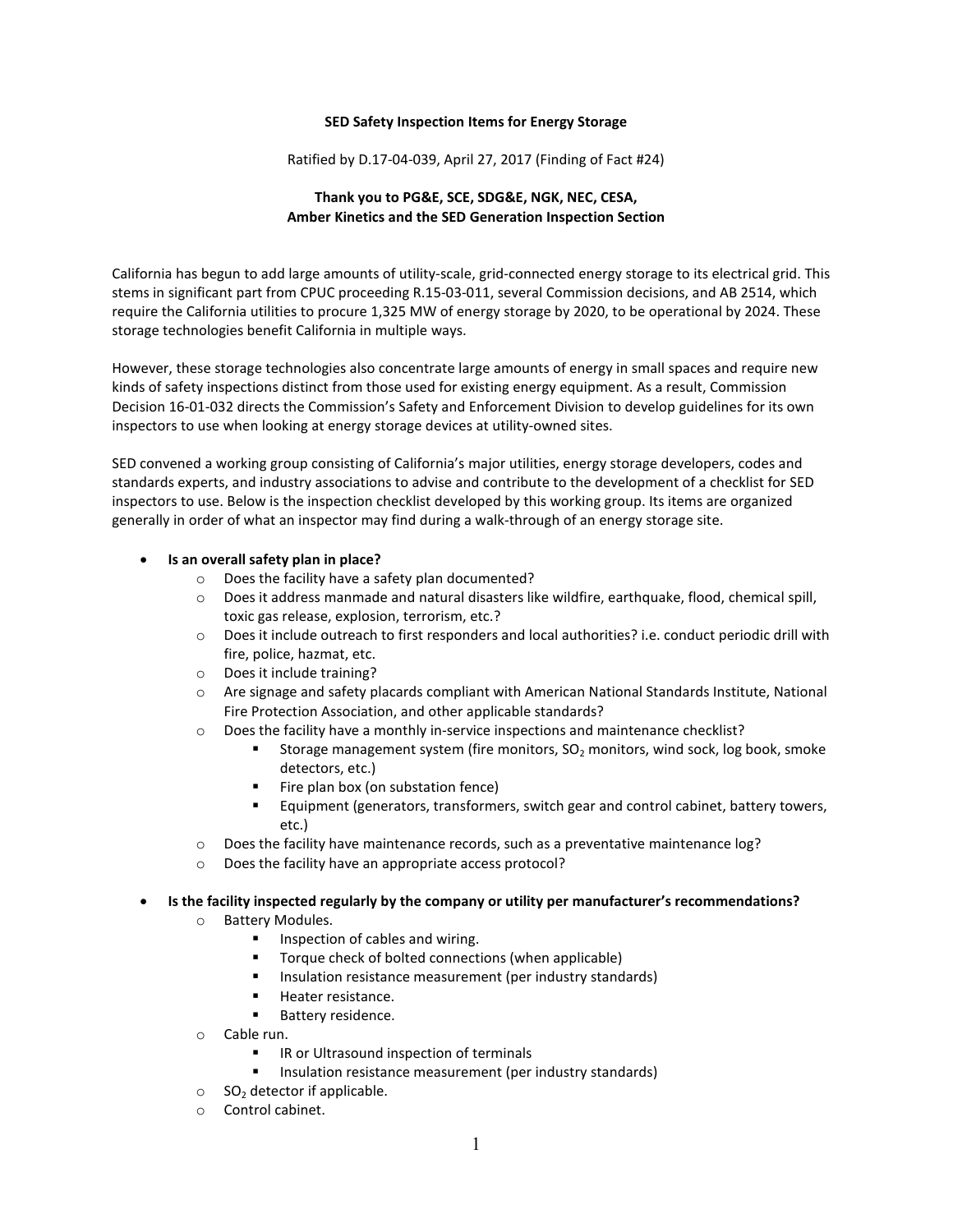- Inspection of cables and wiring.
- o Total system.
	- Protection relay test.
- **Is the facility inspected regularly by the company or utility, per manufacturer's recommendations? (flywheels only)** 
	- $\circ$  At commissioning, are flywheel units properly installed, with civil design per manufacturer specification?
	- o Inspection of cables and wiring.
	- o Insulation resistance measurement of cables.
	- o Run automated control system test. Verifies control connectivity, functionality of internal sensors within each flywheel unit – voltage, current, vibration sensing, and vacuum system state. Test carried out from control center.
- **SED inspectors have examined the following** (all inspections will include both visual and records review) o Interconnection equipment
	- Inspect interconnection equipment for visual defects, i.e. insulator bushing intact and clean (shiny, not broken or chipped).
	- Interconnection equipment includes, but not limited to the following:
		- Transformer (check nitrogen tank supply if nitrogen-blanketed, inspect connector / enclosure for hotspot, inspect bushing for defect, review oil samples for dissolved gases, moisture and particulate).
		- **EXEC** Circuit breaker (oil-filled, vacuum, or SF6).
		- Disconnect switch (observe any apparent binding on gear linkages).
		- Lighting arrestor and bus-bar (inspect for visual defect).
		- **Test remote operability of interconnection equipment.**
	- o Storage facility
		- Observe any signs of break-in, intrusion, or vandalism.
		- Inspect facility for appropriate fire protection system, i.e.  $CO<sub>2</sub>$  suppression (gas cylinders securely fastened per OSHA), sprinkler, fire alarm, detector, extinguisher (C for electrical fire and D for metal (lithium) fire). Review inspection records per NFPA.
		- **Inspect SO<sub>2</sub>** detector /ask worker to perform operational test. Check if gas sensor and/or vacuum pump (integral to detector) are in working order (Applicable to NaS storage only).
		- Check for wind sock and ensure it is in good condition (Applicable to NaS storage only).
		- Check ambient temperature and humidity to ensure proper operating condition is maintained. Question: Is facility wired to alarm if operating conditions fall out-of-range?
		- Check facility for onsite spares (for frequently failed components). Does facility have a periodic parts replacement list? Are spare parts replenished as needed?
		- Inspect conditions of facility walking and working surfaces, including stairs and railings.
	- o Battery enclosure
		- Observe signs of localized overheating (if enclosure shows different color shades or if metal surface is warped, this is indicative of overheating and problem with the battery module inside). Inspect enclosure for damage or signs of structural defect. Inspect for hotspots with IR gun.
		- Inspect air fan/conditioner and filter. Check if fan is running quietly, not squealing or shaking violently. Inspect filter for cleanliness.
		- Check if enclosure is weather-proof and properly grounded.
		- Inspect all electrical and control panel terminal connections for hotspots, corrosion, looseness, or physical damage.
		- Inspect inverters for hotspots, mechanical, and/or structural defects.